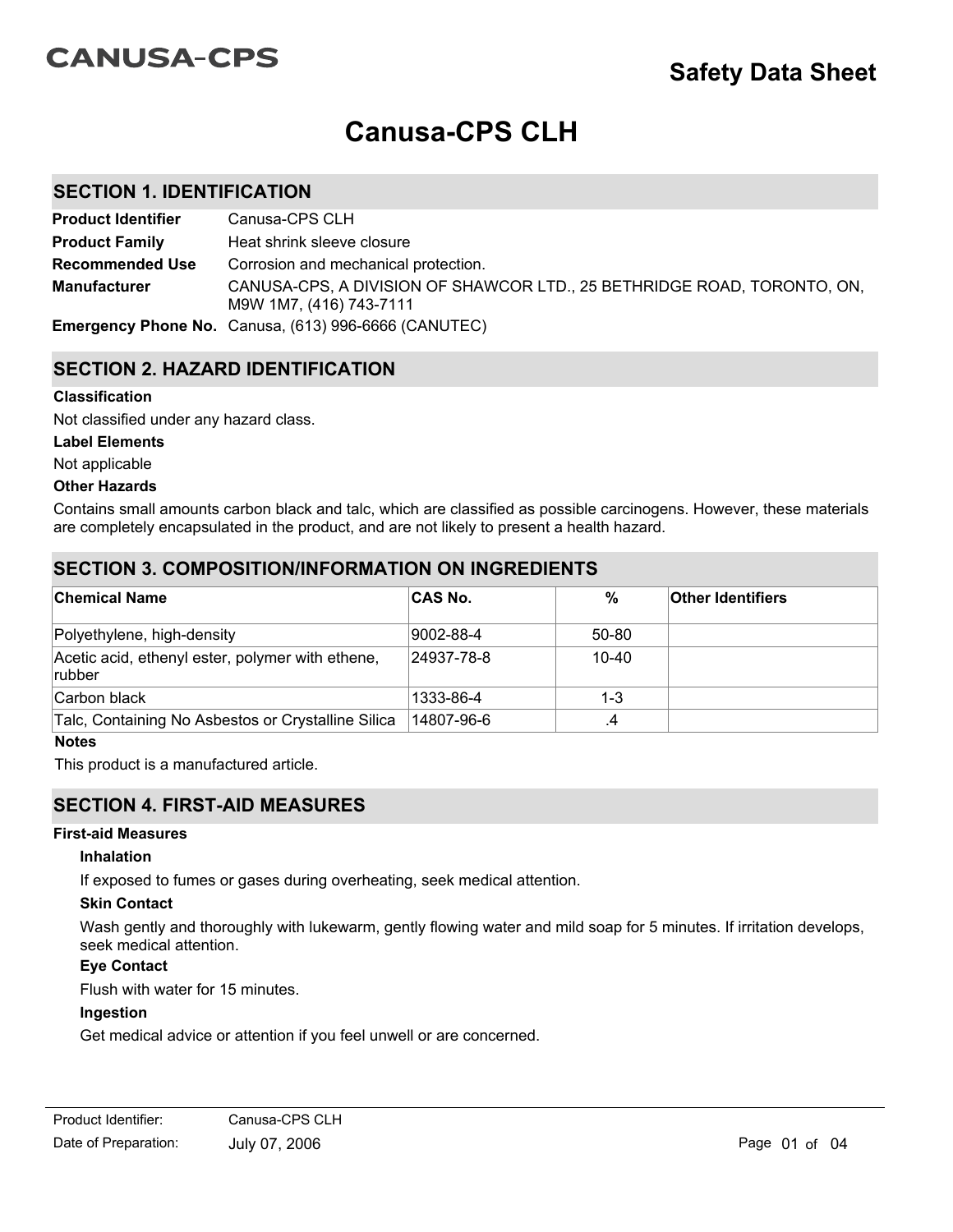# **SECTION 5. FIRE-FIGHTING MEASURES**

## **Extinguishing Media**

## **Suitable Extinguishing Media**

Water spray; dry chemical; carbon dioxide; foam.

#### **Specific Hazards Arising from the Product**

Irritating and harmful vapours may be released during decomposition. Aldehydes. Oxides of carbon. Ketones. Hydrocarbon products.

## **Special Protective Equipment and Precautions for Fire-fighters**

Use self-contained breathing apparatus during firefighting. Use full protective clothing. Fight fire from a protected location;avoid high pressure , direct water stream that may spread molten or burning resins.

# **SECTION 6. ACCIDENTAL RELEASE MEASURES**

## **Personal Precautions, Protective Equipment, and Emergency Procedures**

Wear appropriate personal protective equipment.

## **Methods and Materials for Containment and Cleaning Up**

Sweep or shovel into a container for reuse or disposal.

# **SECTION 7. HANDLING AND STORAGE**

## **Precautions for Safe Handling**

Avoid overheating. Do not breathe fumes produced during overheating or burning.

## **Conditions for Safe Storage**

Cool, dry environment. Adequate general ventilation is recommended. Local ventilation if overheating is expected.

# **SECTION 8. EXPOSURE CONTROLS/PERSONAL PROTECTION**

#### **Control Parameters**

|                                                            | <b>ACGIH TLV®</b>          |             |                           | <b>OSHA PEL</b> |          | <b>AIHA WEEL</b> |
|------------------------------------------------------------|----------------------------|-------------|---------------------------|-----------------|----------|------------------|
| ∣Chemical Name                                             | <b>TWA</b>                 | <b>STEL</b> | <b>TWA</b>                | Ceiling         | 8-hr TWA | <b>TWA</b>       |
| Polyethylene, high-density                                 | <b>Not</b><br>lestablished |             | <b>Not</b><br>established |                 |          |                  |
| Acetic acid, ethenyl ester, polymer<br>with ethene, rubber | $5 \text{ mg/m}$ 3         |             | $15 \text{ mg/m}$         |                 |          |                  |
| Carbon black                                               | $3$ mg/m $3$ A $3$         |             | <b>Not</b><br>established |                 |          |                  |
| Talc, Containing No Asbestos or<br>Crystalline Silica      | 2 mg/m3 A4                 |             | $2$ mg/m $3$              |                 |          |                  |

#### **Appropriate Engineering Controls**

General ventilation is usually adequate. Local ventilation when overheating is expected.

#### **Individual Protection Measures**

## **Eye/Face Protection**

Safety goggles recommended during flame heating.

**Skin Protection**

Long sleeves and pants.

#### **Respiratory Protection**

Not normally required if product is used as directed. Use a NIOSH approved respirator if exposed to concentrations above exposure limits.

# **SECTION 9. PHYSICAL AND CHEMICAL PROPERTIES**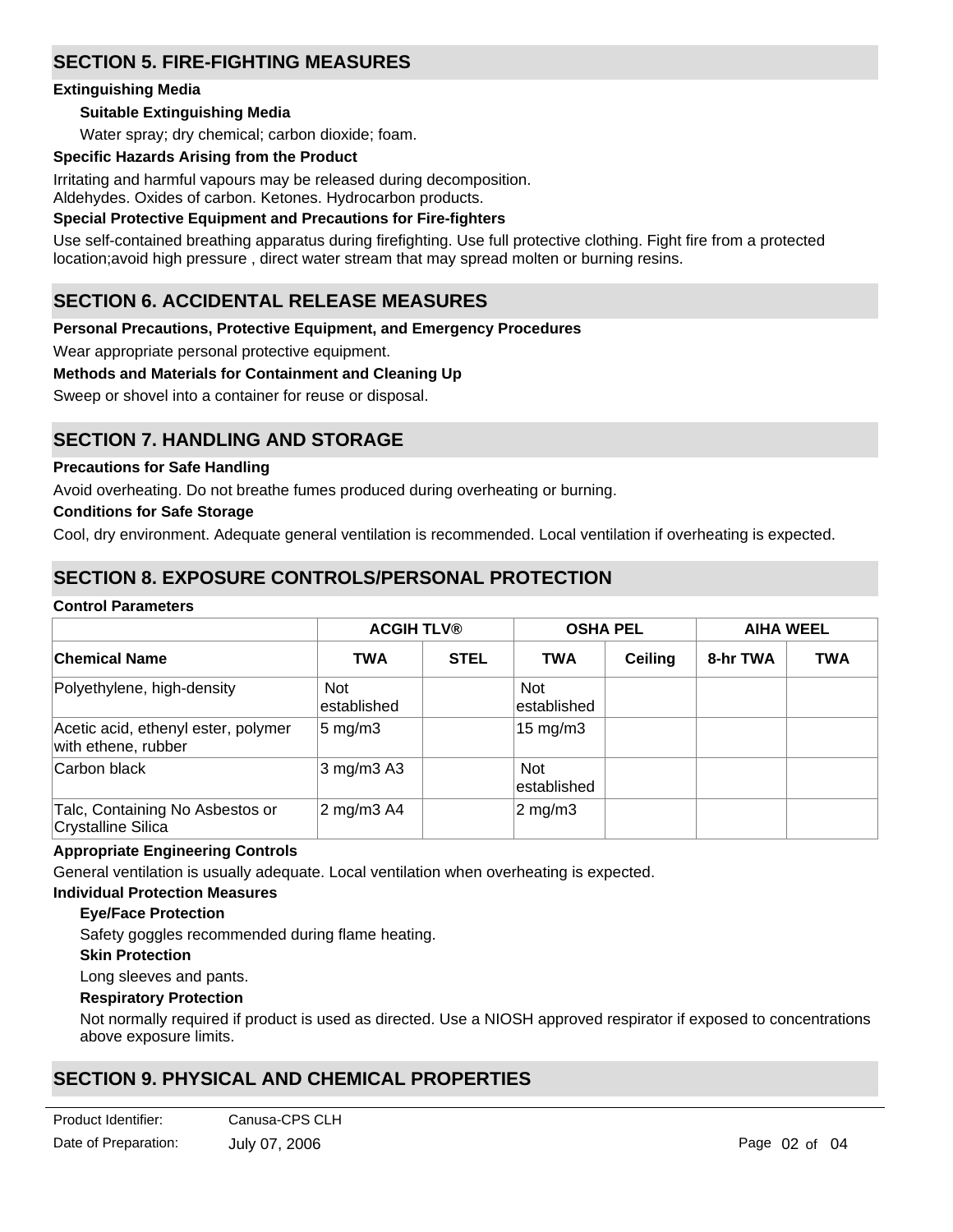**Odour** Odourless **Other Physical Property 1** Adhesive coated plastic **Basic Physical and Chemical Properties Physical State** Solid **Other Information**

# **SECTION 10. STABILITY AND REACTIVITY**

## **Chemical Stability**

Normally stable. Hazardous polymerizations will not occur.

## **Conditions to Avoid**

Excessive heat.

## **Incompatible Materials**

Oxidizing agents (e.g. peroxides).

## **Hazardous Decomposition Products**

Aldehydes. Oxides of carbon. Ketones. Hydro carbon oxidation products.

# **SECTION 11. TOXICOLOGICAL INFORMATION**

## **Acute Toxicity**

| <b>Chemical Name</b>                                       | <b>LC50</b>                     | $ LD50$ (oral)       | LD50 (dermal) |
|------------------------------------------------------------|---------------------------------|----------------------|---------------|
| Polyethylene, high-density                                 |                                 | $>$ 2000 mg/kg (rat) |               |
| Acetic acid, ethenyl ester,<br>polymer with ethene, rubber |                                 | 2500 mg/kg (rat)     |               |
| Carbon black                                               | 6750 mg/m3 (4-hour<br>exposure) |                      |               |

# **Serious Eye Damage/Irritation**

Mechanical irritation.

## **STOT (Specific Target Organ Toxicity) - Single Exposure**

#### **Inhalation**

No known hazards.

#### **Skin Absorption**

May cause irritation.

## **Ingestion**

May cause irritation.

## **STOT (Specific Target Organ Toxicity) - Repeated Exposure**

None anticipated.

# **Carcinogenicity**

| <b>Chemical Name</b>                                          | <b>IARC</b> | <b>ACGIH®</b>  | <b>INTP</b> | <b>OSHA</b> |
|---------------------------------------------------------------|-------------|----------------|-------------|-------------|
| Polyethylene, high-density                                    | Not Listed  | Not Listed     | Not Listed  | Not Listed  |
| Acetic acid, ethenyl ester,<br>polymer with ethene, rubber    | Not Listed  | Not designated | Not Listed  | Not Listed  |
| Carbon black                                                  | Group 2B    | lА3            | Not Listed  | Not Listed  |
| Talc, Containing No Asbestos Group 1<br>or Crystalline Silica |             | ΙA1            | Not Listed  | Not Listed  |

Carbon black is completely encapsulated in the product. Silica is completely encapsulated in the product.